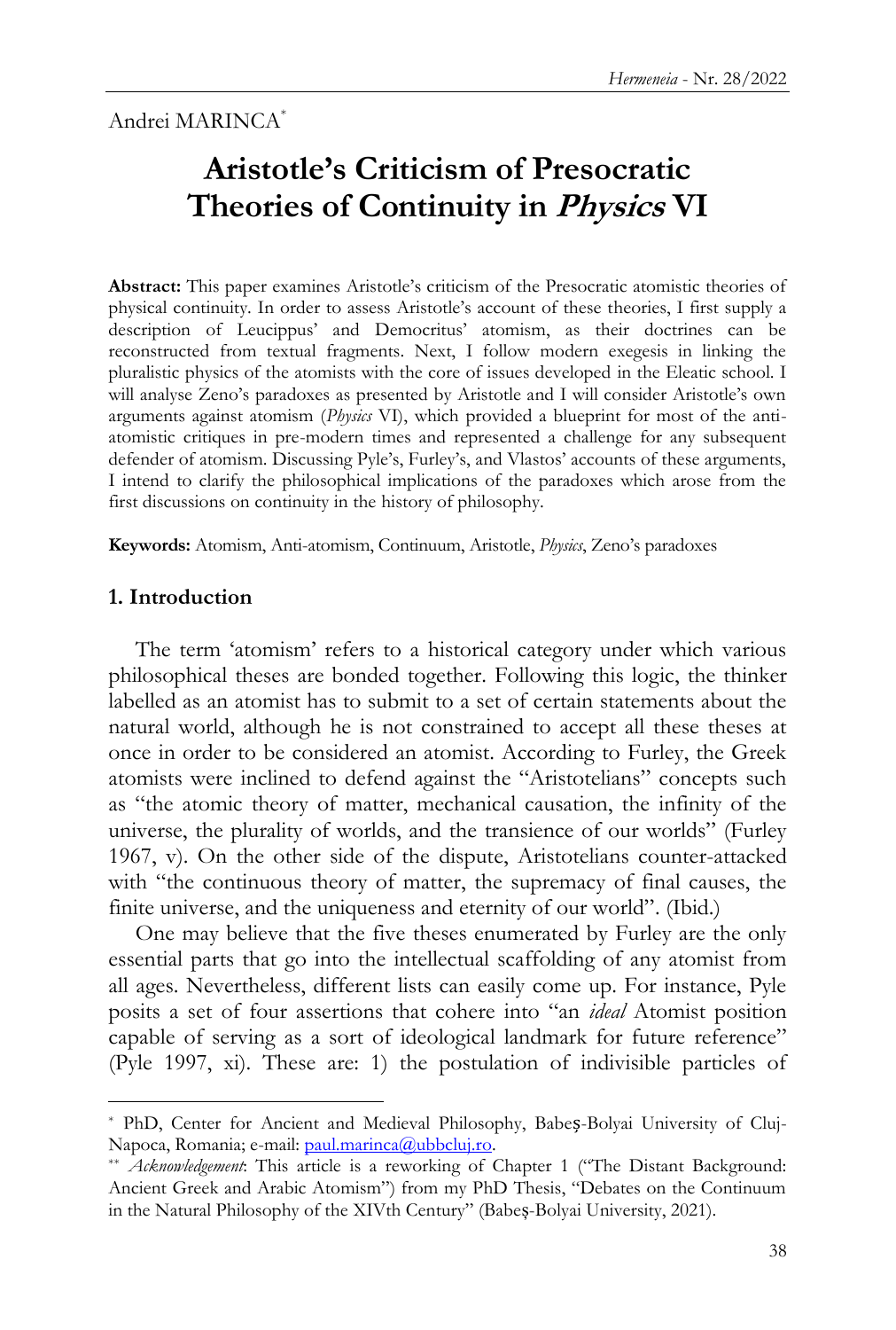matter; 2) the admission of vacuum in their cosmological theories; 3) the reduction of natural, visible phenomena to the motion of invisible atoms; 4) a mechanical explanation of movement. (Ibid.) But, as it was cogently pointed out, the particular historical instances of atomistic and corpuscular theories rarely fit into such a neat schematism as the one proposed by Pyle (Lüthy, Murdoch and Newman 2001, 7-8).

In this article I will address only the first feature out of the four, which would exhibit, according to Pyle, an *ideal* atomism. Therefore, when I use the terms "atomist" or "atomism", I am referring only to the theory of indivisible particles.

## **2. The Physical Atomism of Democritus**

The first philosophically relevant conceptions regarding atomism were developed in the fifth century B.C. by Leucippus and his alleged disciple, Democritus, who laid out his physical theories in a work called "Great World-System" (*Megas Diakosmos*), unfortunately lost today. The outline of his cosmological thought is described by Simplicius in his commentary on the *Physics* as follows:

Leucippus of Elea or Miletus […] had associated with Parmenides in philosophy, but in his view of reality he did not tread the same path as Parmenides and Xenophanes, but rather, it seems, the opposite path. For while they regarded the whole as one, motionless, uncreated and limited and forbade even the search for what is not, he posited innumerable elements in perpetual motion - namely the atoms - and held that the number of their shapes was infinite, on the ground that there was no reason why any atom should be of one shape rather than the other; for he observed too that coming-into-being and change are incessant in the world. Further he held that not-being exists as well as being, and the two are equally the causes of things coming-into-being. The nature of atoms he supposed to be compact and full; that he said, was being, and it moved in the void, which he called not-being and held to exist no less than being. In the same way his associate Democritus of Abdera posited as principles the full and the void. (Kirk, Raven and Schofield 1984, 400)

From this fragment there can be extracted three main theses purported to belong to Leucippus: 1) being is plural and infinite; 2) beside being there is also non-being, which has just as much reality as being itself; and 3) being and non-being comprise in an equal proportion the principles of cominginto-being. We are further informed that being is composed of innumerable atoms of various shapes and always moving, compact and full, while nonbeing is identical with void. The same principles are named by Democritus "the full" (*to pleres*) and "the void" (*to kenon*), although Cicero ascribed a similar terminology to Leucippus himself (Cicero 1885, 314). Simplicius' conjecture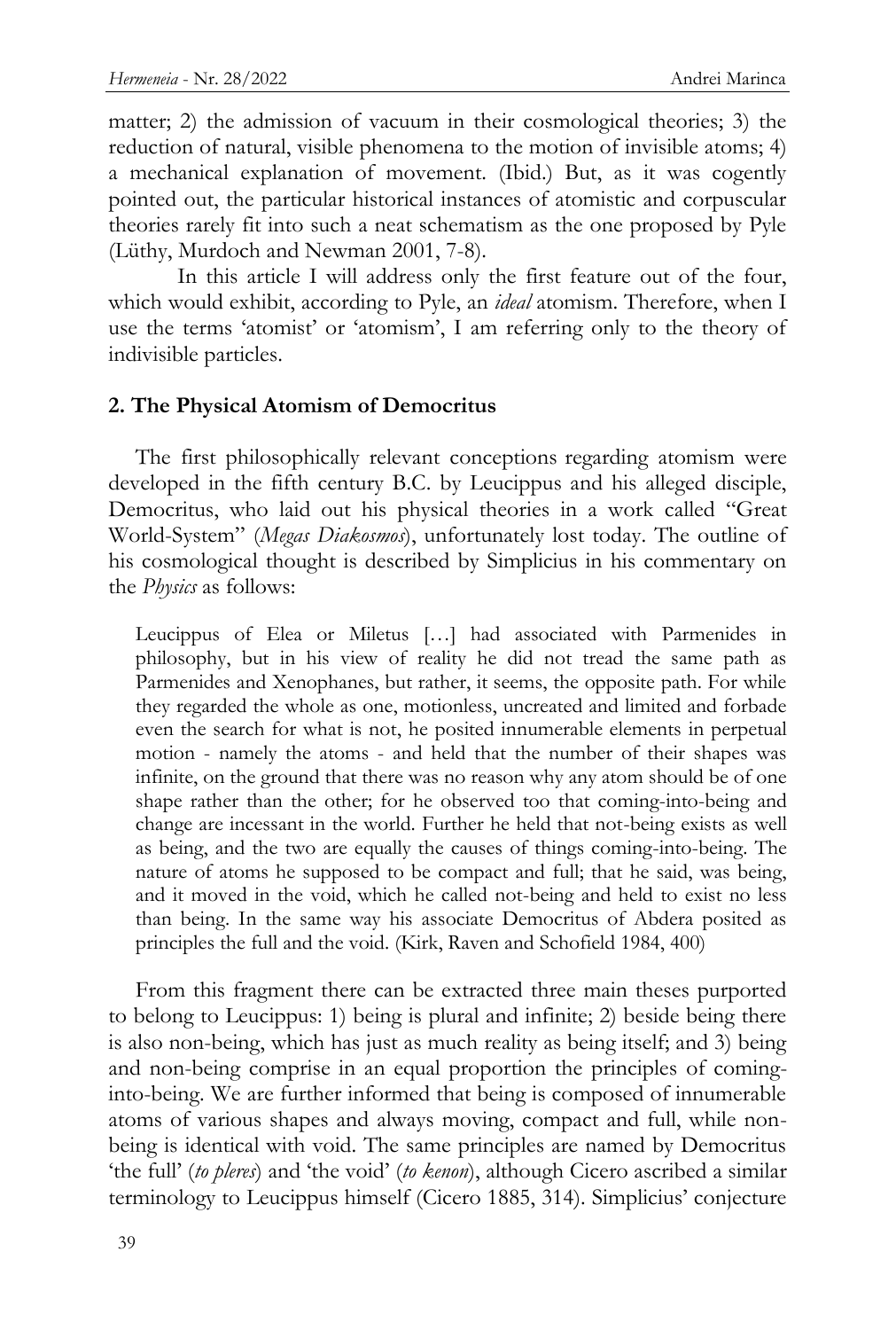is that Leucippus" theory was developed as a rejection to Parmenides and to the later Eleatics regarding their thesis of a single, whole, complete, unchanged, and indivisible being, and to their complete rejection of nonbeing to the effect of denying void, motion and change altogether.

It is not Simplicius, however, who first attempted to explain Leucippus' theory as influenced by the Eleatic ontology, since this interpretation was already put forth by Aristotle (Furley 1967, 63-79). In *Metaphysics*, A, 985b4- 985b20, Aristotle asserts that:

Leucippus and his associate Democritus hold that the elements are the full and the void; they call them being and not-being respectively. Being is full and solid, not-being is void and rare. Since the void exists no less than body, it follows that not-being exists no less than being. The two together are the material causes of existing things. And just as those who make the underlying substance one generates other things by its modifications, and postulate rarefaction and condensation as the origin of such modifications, in the same way these men too say that the differences in atoms are the causes of other things.

Aristotle claimed, in *De generatione et corruptione*, A2, 315b6, about Leucippus and Democritus that they admitted infinite number of shapes on the part of atoms, "since they thought that truth lay in appearance, and appearances are conflicting and infinitely many, they made the 'figures' infinite in number" (Aristotle 1991, 5).

But why were the atoms indivisible for Leucippus? Apparently, their indivisibility was due to their smallness – at least that is what Galen in the second century CE informs us, in his *De elementis secundum Hippocratem*, I, 2 (Diels and Kranz 1903, 68A49; Kirk and Raven 1957, 408). As Furley convincingly shows, however, endorsing the smallest physical bodies as constituents of matter does not solve the paradoxes put forth by Zeno, to which the Atomists had allegedly tried to reply (Furley 1967, 85). The smallest physical body, although it may be indestructible, is still theoretically or conceptually divisible, a fact that renders it subject to mathematical paradoxes.

#### **3. The Paradoxes of Zeno of Elea**

Zeno"s predilect method of engaging with the thought of his adversaries was by using *reductio ad absurdum*. Although many different interpretations were proposed from Antiquity to the modern era, I will not consider the bulk of them, since our scope here is to provide the *minimum* background for understanding Aristotle"s criticism of his predecessors.

First, the arguments of motion. Let us consider Aristotle's wording of each of them, since in the Stagirite's text it is retained the earliest rendition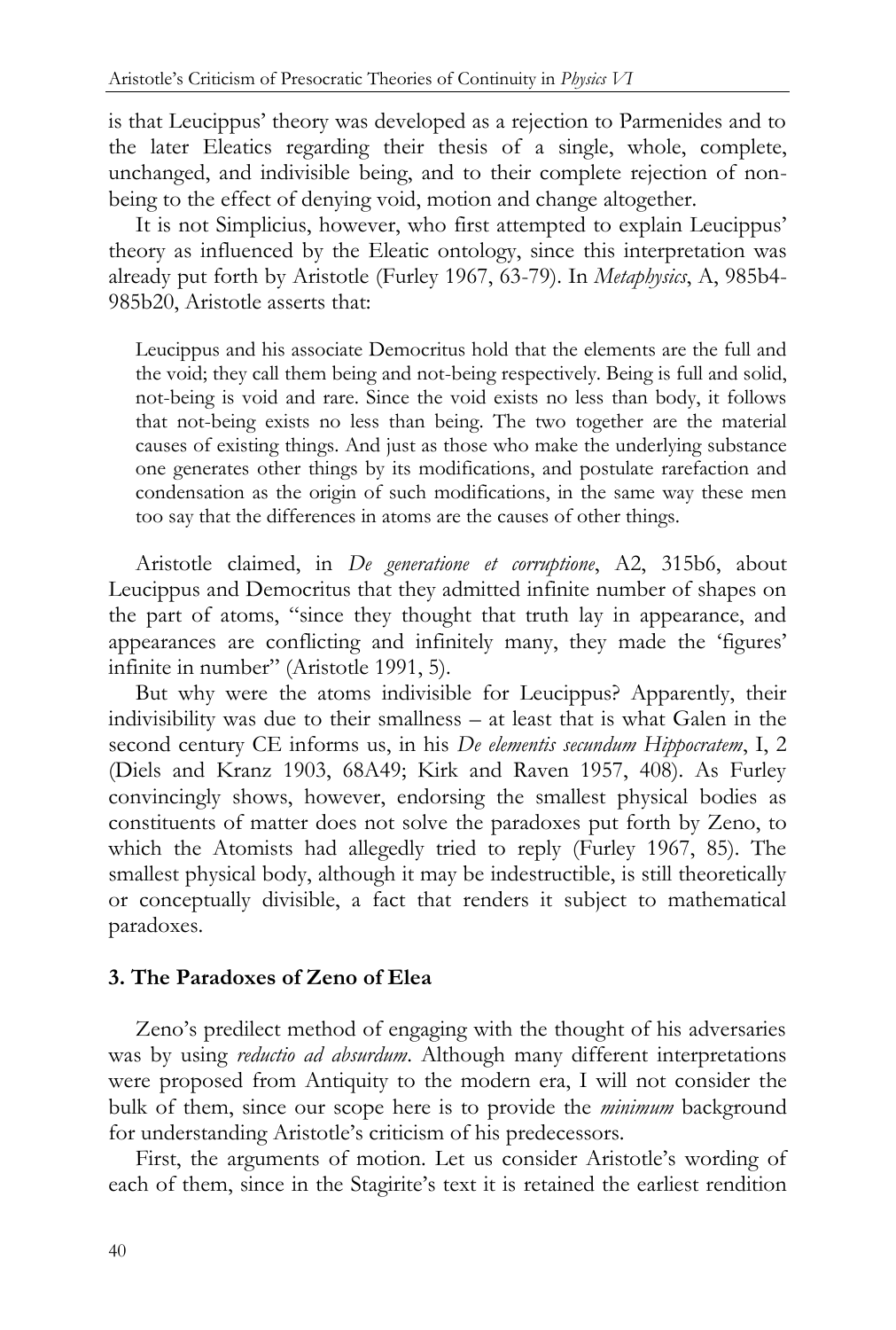of them. All of these four arguments are found in the Book VI of *Physics*, from 239b5 to 240a20. Over time, they received conventional titles: the first was called "The Dichotomy", the second "the Achilles", the third "The Arrow", and the fourth "The Moving Rows".

# **3.1. "The Dichotomy"**

"The Dichotomy" runs for a few lines in chapter 9 of Book VI but is discussed in other places of the *Physics* (see 233a21sqq, where in Aristotle"s reading, the argument is shown to be fallacious). In its most detailed form, at Physics, VI, 9, 263a4-6, the argument is laid out as follows:

The same method should also be adopted in replying to those who ask, in the terms of Zeno's argument, whether we admit that before any distance can be traversed half the distance must be traversed, that these half-distances are infinite in number, and that it is impossible to traverse distances infinite in number - or some put the same argument in another form, and would have grant us that in the time during which a motion is in progress we should first count the half-motion for every half-distance that we get, so that we have the result that when the whole distance is traversed we have counted an infinite number, which is admittedly impossible. (Aristotle 1991, 152)

In Aristotle"s view, what Zeno attempts to show by this argument is that any finite distance can never be traversed, since first one has to arrive at the half of that certain distance. But after reaching halfway, one still has to arrive at half of the half distance, and so on. Given that any part of the overall distance is divisible, the newly conceived parts are themselves divisible, so consequently this process could proceed *ad infinitum*. Thus, in order to arrive at the end point, one has to cross an infinite number of subsections, a task that is impossible to achieve in a finite amount of time. The conclusion of the paradox is that motion is impossible.

Aristotle decides to solve the puzzle by pointing that finite time shares with finite magnitude the property of infinite divisibility, so that, in Zeno's example, to each sub-section would correspond a temporal sub-section in the time continuum, thus enabling one to complete the task in a finite amount of time (Aristotle 1991, 97). Now, I will describe the main modern interpretations that were given to Zeno"s line of reasoning.

**a)** In one of the interpretations, the argument has the implicit premise that the infinite divisibility of any continuum (here, the stadium) entails the generation of an infinite sum, since the parts of the continuum are infinite, and by adding up all the parts one obtains an infinite quantity. But, to quote an Aristotelian adage, the infinite cannot be traversed. Hints that Zeno had such an assumption were derived from other arguments, namely the argument from plurality (Diels and Kranz 1903, 29, B1), (Vlastos 1967,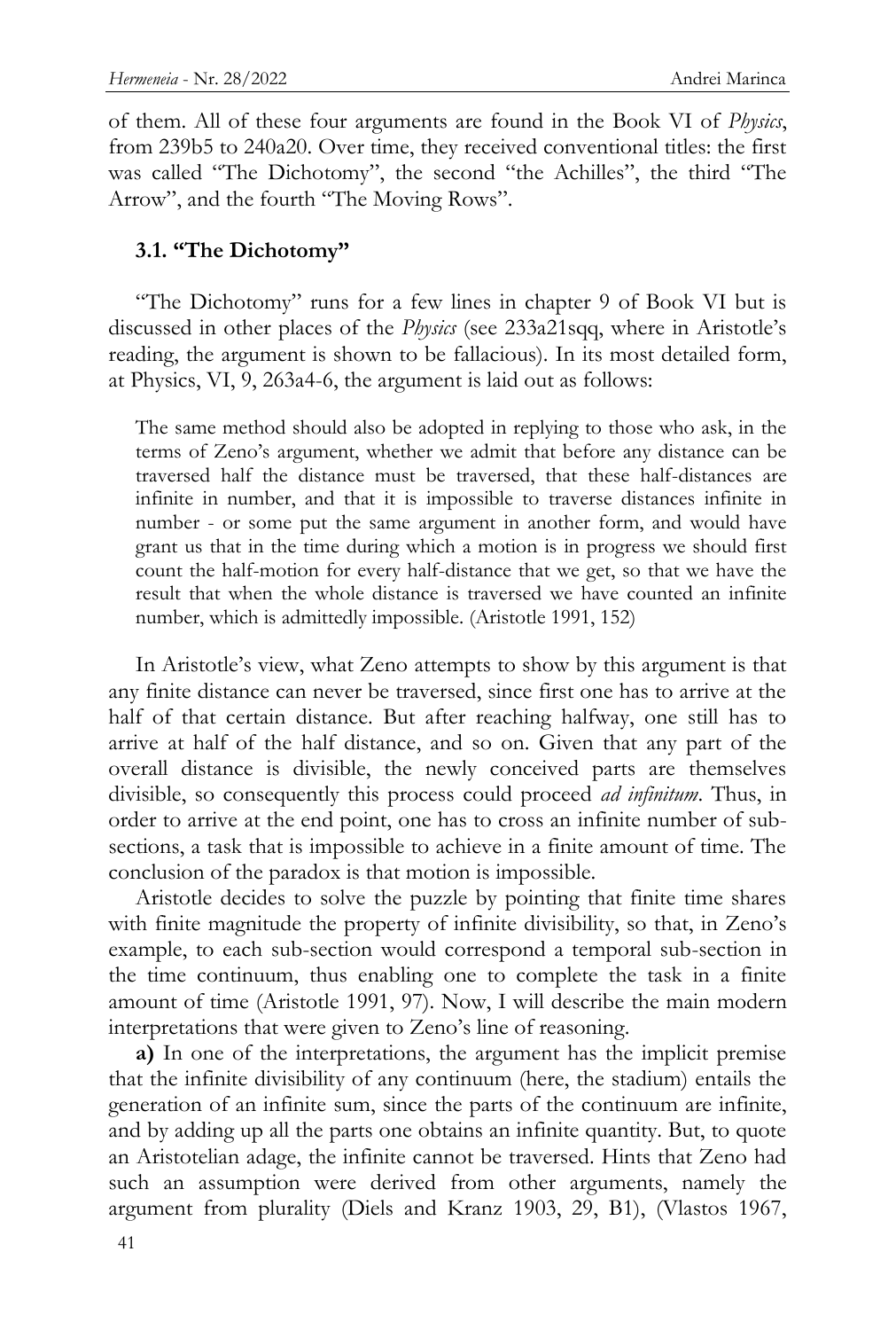244). On this account, Zeno is accused of incoherence: while assuming that the number of sequences have no last member *i.e.,* a member at which the division ultimately stops, he nevertheless seems to posit such a last member. Consequently, the distance is composed of an infinity of parts that are all larger than this alleged last and smallest member of the sequences, which does indeed lead to the conclusion that the distance has an infinite length (Vlastos 1967, 244). The paradox is easily solved by observing that any sequence is succeeded by a smaller sequence that has a size larger than zero. Thus, the sum of the sequences is not infinite.

**b)** In the literature of the last decades, the argument has been reinterpreted as describing on Zeno"s behalf a logical impossibility, namely the fact that it is impossible to complete an infinite number of sequences, since that activity, by its definition, has no last member. In an article from 1966, Gregory Vlastos proposed a novel interpretation of the argument, and based on his interpretation, claimed to solve Zeno's paradox. On Vlastos' reading, Zeno"s Stadium paradox entails not the *physical* or *mental* impossibility of completing an infinite number of sub-distances in a finite time, but it actually implies a *logical* contradiction, namely the "completion of an infinite sequence of discrete acts" (Vlastos 1966a, 97-8), an idea about which Zeno thought it did not need to stress to his contemporaries that it is a patent self-contradiction. Assuming that this is the true interpretation of Zeno"s paradox, Vlastos compares the "The Dichotomy Argument" (or the "Race Course", as he prefers to refer to it) to modern mental/mathematical experiments, mainly Max Black"s Beta Machine, and refutes the claim that Zeno"s paradox is structurally similar to the infinity machines imagined in contemporary literature (Vlastos 1966a, 98-100).

This route enables Vlastos to provide his own solution to the problem raised by the paradox: beginning from the start point (*S*), the runner is not obliged to traverse the whole distance from *S* to the effect that it actually reaches the goal (*G*), but he simply has to complete a distance equal to *SG* that is metrically indistinguishable from *SG*. In this manner, Vlastos evacuates as unwarranted from the formalization of the argument the very premise that, at the end of the race, the runner has to arrive at *G*. It suffices to be at a place *indistinguishably* close to *G* (Vlastos 1967, 102). Vlastos, however, is fully aware of the paradoxical tint his solution carries, so, as a conclusion, he adds: "Not often in the history of thought has a puzzle been contrived whose brazen denial of a familiar truth can be successfully gainsaid only by the denial of another commonplace belief whose truth seems fully as certain: that the only way to reach a point is to make a unique motion which terminates at {(or beyond)} that point" (Vlastos 1967, 103).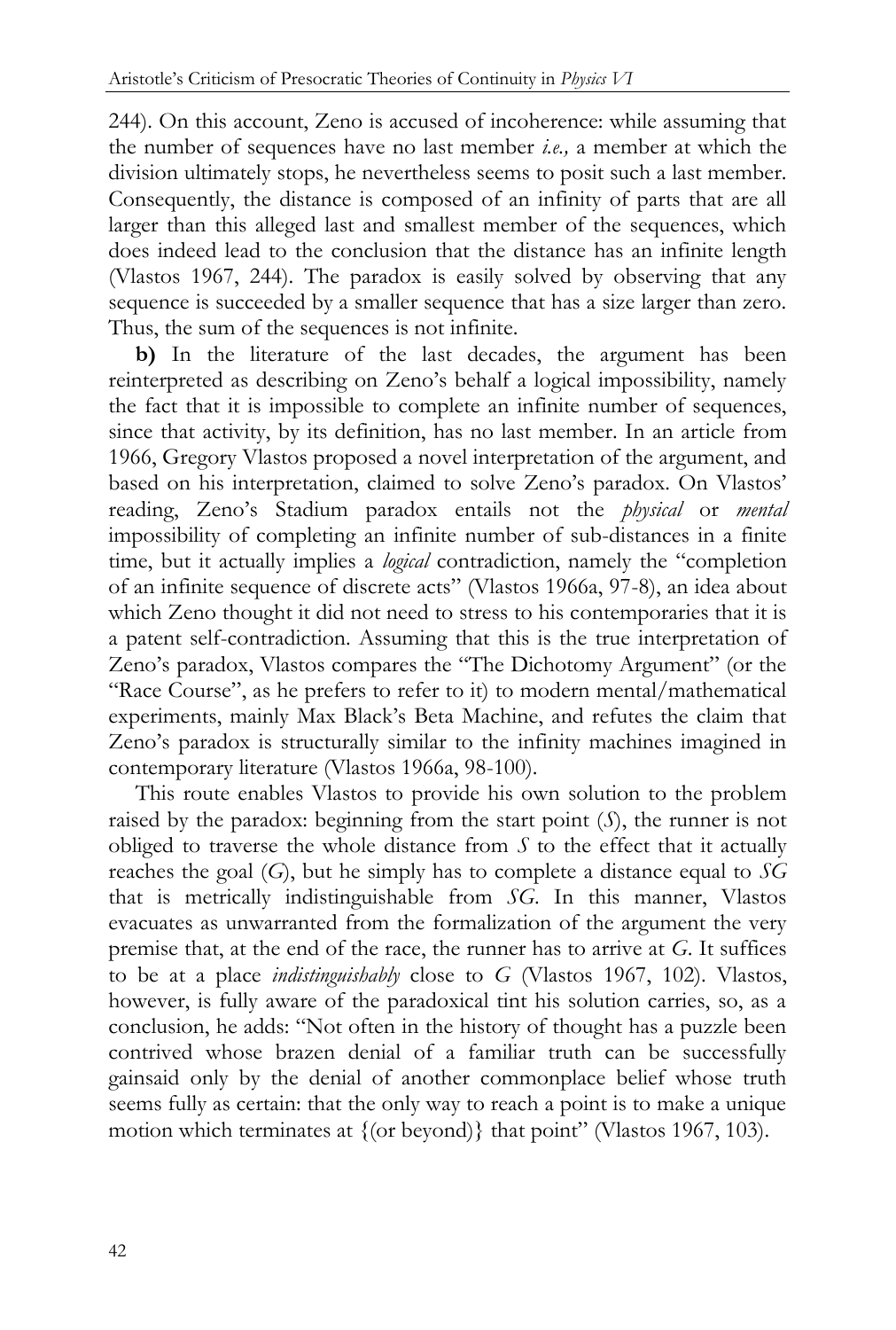## **3.2. "The Achilles"**

This argument, called the Achilles, is introduced by Aristotle at *Physics* VI, 9, 239b15-29:

The second is the so-called Achilles, and it amounts to this, that in a race the quickest runner can never overtake the slowest, since the pursuer must first reach the point whence the pursued started, so that the slower must always hold a lead. This argument is the same in principle as that which depends on bisection, though it differs from it in that the spaces with which we have successively to deal are not divided in halves. The result of the argument is that the slower is not overtaken. (Aristotle 1991, 110)

As Aristotle highlights, this argument has similar premises to the former argument: its salient novelty is the introduction of different speeds. Various interpretations have been given to this line of reasoning, which tend to propose solutions similar to those proposed in the case of the Dichotomy.

First, I will take into consideration the textual material by which it is possible to reconstruct Aristotle"s resolution of the paradox. As we have seen, Aristotle likens this argument with the previous one. This is a first step in realizing that his solution must be similar to the one provided in the case of the Dichotomy, although some exegetes pointed to the differences between the arguments (Barnes 1999, 274). Therefore, Aristotle adds in *Physics*, VI, 9, 239b22-29:

But it [the argument] proceeds along the same lines as the bisection-argument (for in both a division of the space in a certain way leads to the result that the goal is not reached, though the Achilles goes further in that it affirms that even the runner most famed for his speed must fail in his pursuit of the slowest), so that the solution too must be the same. And the claim that that which holds a lead is never overtaken is false: it is not overtaken while it holds a lead; but it is overtaken nevertheless if it is granted that it traverses the finite distance. (Aristotle 1991, 110).

Following Aristotle"s suggestion and for the purpose of simplifying the argument, I shall attempt to introduce the measure of double halves in its description, without eliminating any element from its original composition. Take *SG* as the distance where the race takes place. While Achilles starts his run at *S*, the tortoise simultaneously begins running at a point (*T*) on the track *SG*; when Achilles reaches the point situated at half of the distance between *S* and  $T(S_i)$ , the tortoise is already at some point beyond *T*, which can be marked as  $T<sub>1</sub>$  - if the Dichotomy is functional here, Achilles will never reach *T*, but on this account it is granted to Achilles that he reaches *T*;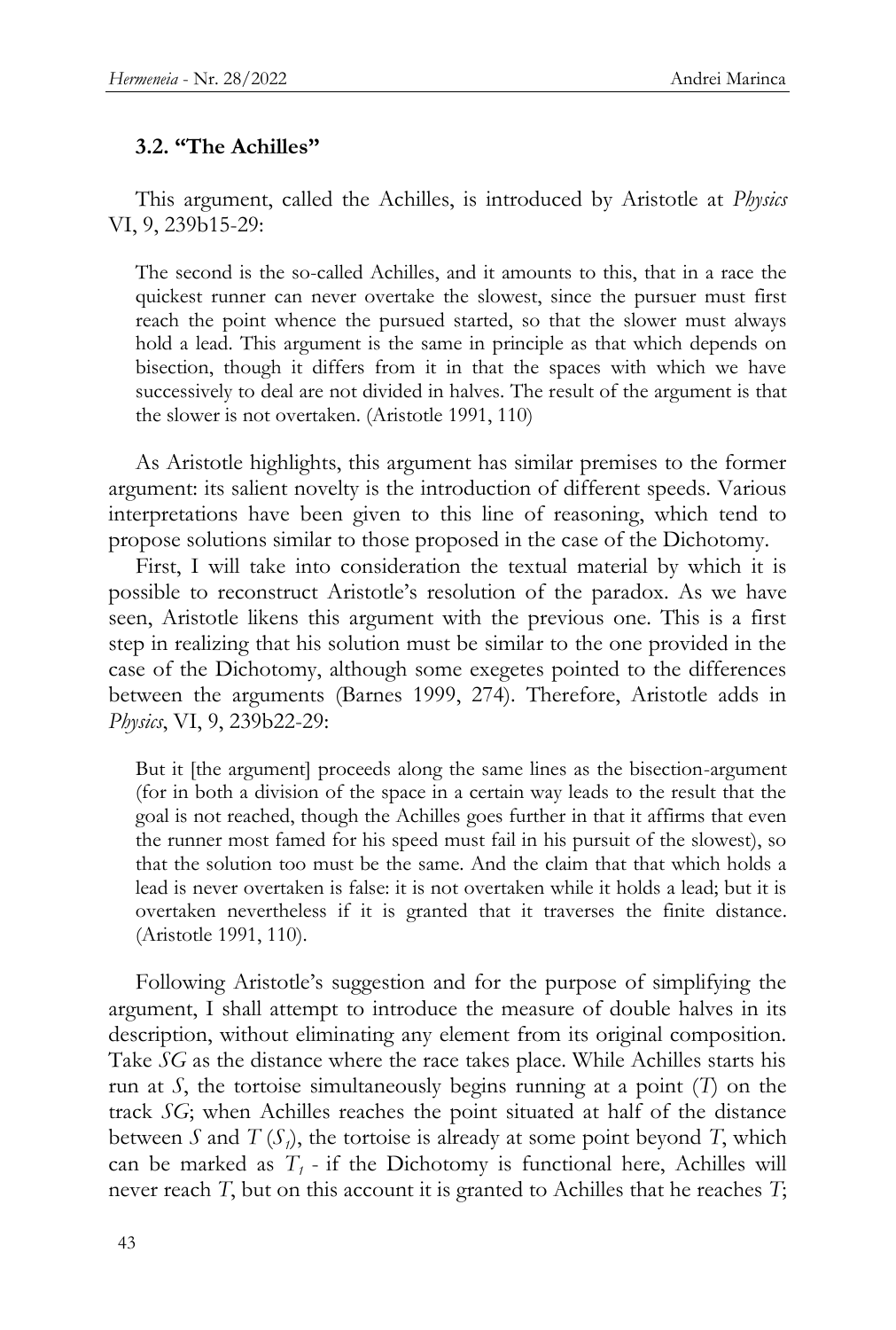suppose that Achilles also recovers the deficit and quickly reaches the point at the half of the sequence *TT<sup>1</sup>* .

If we introduce the Dichotomy scenario here, Achilles has to traverse smaller and smaller sequences of which there is no last member, so Achilles will never reach  $T_t$ . Even if he somehow reaches  $T_t$ , the tortoise will already be at some point  $(T_2)$  beyond  $T_1$ , between which there is an infinity of sequences Achilles has to traverse in order to reach  $T_2$ , and identical conditions apply to the  $T_2T_3$  sequence. The Achilles argument is the Dichotomy repeated *ad infinitum*. Regardless of the tortoise's speed, the runners will never simultaneously be at the same point.

If the Achilles is at heart a dichotomy argument, then it is highly plausible that Aristotle construes his response in the same lines as he proceeded with the Dichotomy. Granted that space is infinitely divisible, so is time; the tortoise and Achilles will have to divide the same spatial sequences but given that Achilles is a faster runner than the tortoise, he will complete this task in a shorter time interval than the tortoise. Thus, Achilles will eventually catch up with the tortoise. However, Aristotle is not explicit whether this is his intended solution. He even expresses his discontent with the solution at *Physics*, 263a15-18 (Aristotle 1991, 153).

Vlastos proposes his own solution that is much in line with his interpretation of the Dichotomy. Arguing that Zeno"s reasoning in the Achilles boils to the dilemma devised in the Dichotomy, Vlastos repeats the solution he proposed for that specific argument: "Though no contemporary Z-runs reach coincident points at the same instant, a Z-run can always be found which would bring Achilles as close to the tortoise as we please (…) Achilles is in a position to make the difference between him and the tortoise less than any assignable quantity, however small – a perfectly good way of overtaking her, without each of them having had to make a unique run reaching P at the same instant" (Vlastos 1966a, 108).

#### **3.3. "The Arrow"**

This argument is referred to twice in chapter 9 of the Book VI (first at 239b5-9, then at 239b30-32), but is one of the most discussed of Zeno"s arguments. In its lengthier form, the argument is laid out as follows:

Zeno's reasoning, however, is fallacious, when he says that if everything when it occupies an equal space is at rest, and if that which is in locomotion is always in a now, the flying arrow is therefore motionless. This is false; for time is not composed of indivisible nows any more than any other magnitude is composed of indivisibles.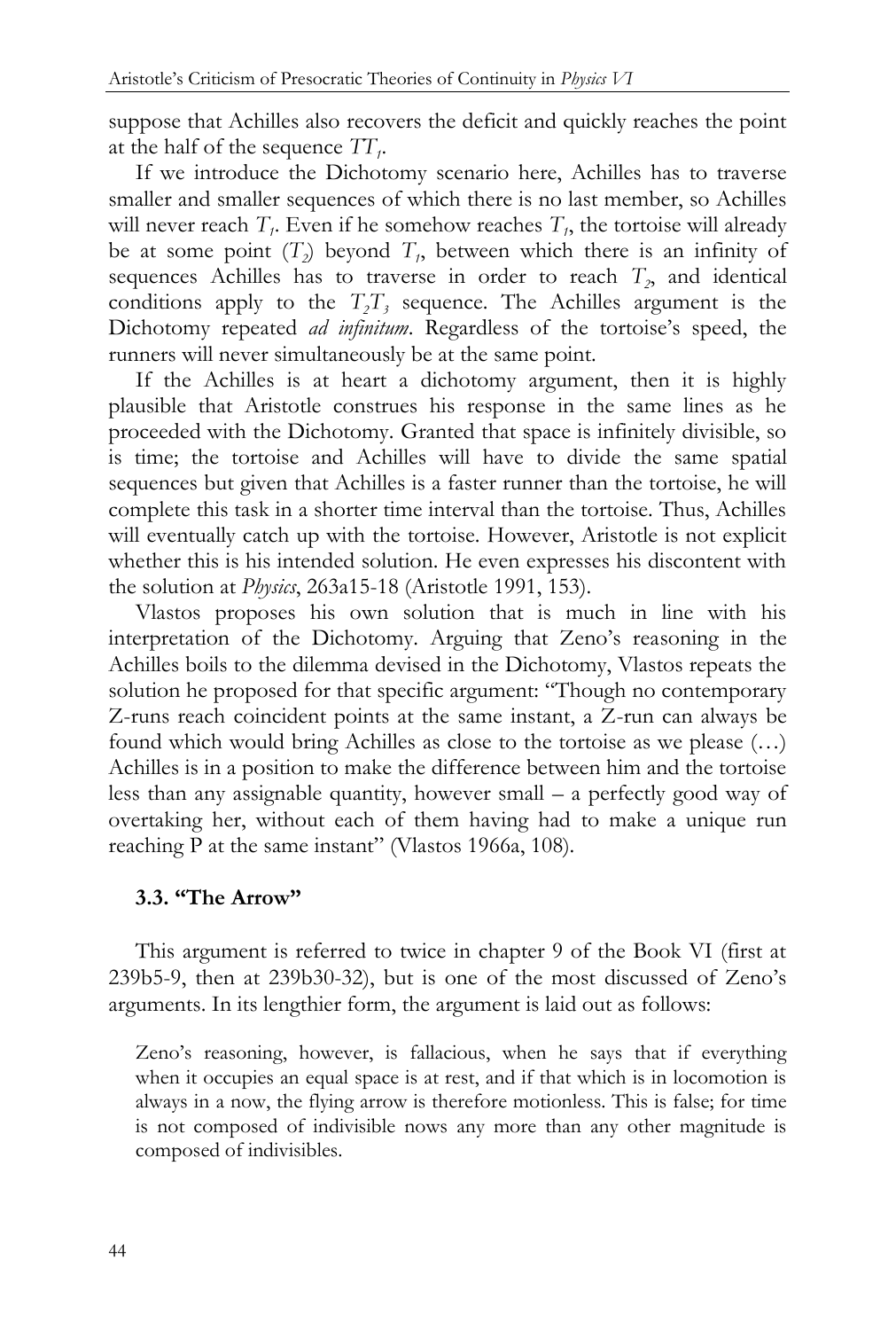The third is that already given above, to the effect that the flying arrow is at rest, which result follows from the assumption that time is composed of moments: if this assumption is not granted, the conclusion will not follow. (Aristotle 1991, 110)

Was it Zeno's assumption that time is composed of indivisible instants or "nows"? If it was, it seems that Zeno might had embraced atomism, at least its temporal kind. According to Vlastos, who had carefully examined the argument as it appears in the earliest sources, (Vlastos 1966b, 206-8) Aristotle inserted this implication, since the concept used by Aristotle, *nun*, is a term that could not have occurred previously in Zeno's text, since *nun* is mainly an instant devoid of any duration. In polemical discussions, Aristotle means by *nun* an atomic duration of time. (Vlastos 1966b, 208). There are, however, strong reasons to conjecture that time atomism did not emerge until the post-Aristotelian period (Sorabji 1983, 365). Therefore, the Arrow does not present much interest for our purposes. I will move to fourth argument described by Aristotle.

## **3.4. "The Moving Rows"**

The "Moving Rows" argument is deserving of a brief description. The argument is developed at *Physics*, 239b33-240a20:

The fourth argument is that concerning equal bodies which move alongside equal bodies in the stadium from opposite directions -- the ones from the end of the stadium, the others from the middle -- at equal speeds, in which he thinks it follows that half the time is equal to its double. The fallacy consists in requiring that a body travelling at an equal speed travels for an equal time past a moving body and a body of the same size at rest. That is false. E.g., let the stationary equal bodies be AA; let BB be those starting from the middle of the A"s (equal in number and in magnitude to them); and let CC be those starting from the end (equal in number and magnitude to them, and equal in speed to the B"s). Now it follows that the first B and the first C are at the end at the same time, as they are moving past one another. And it follows that the C has passed all the A"s and the B half; so that the time is half, for each of the two is alongside each for an equal time. And at the same time it follows that the first B has passed all the C's. For at the same time the first B and the first C will be at opposite ends, being an equal time alongside each of the B"s as alongside each of the A"s, as he says, because both are an equal time alongside the A"s. That is the argument, and it rests on the stated falsity. (Aristotle 1991, 111)

This reasoning is problematic, mostly due to the implausibility that Zeno could have embraced the assumption that Aristotle clarifies here *i.e.,* that a body moves across a moving body of equal size and a resting body of equal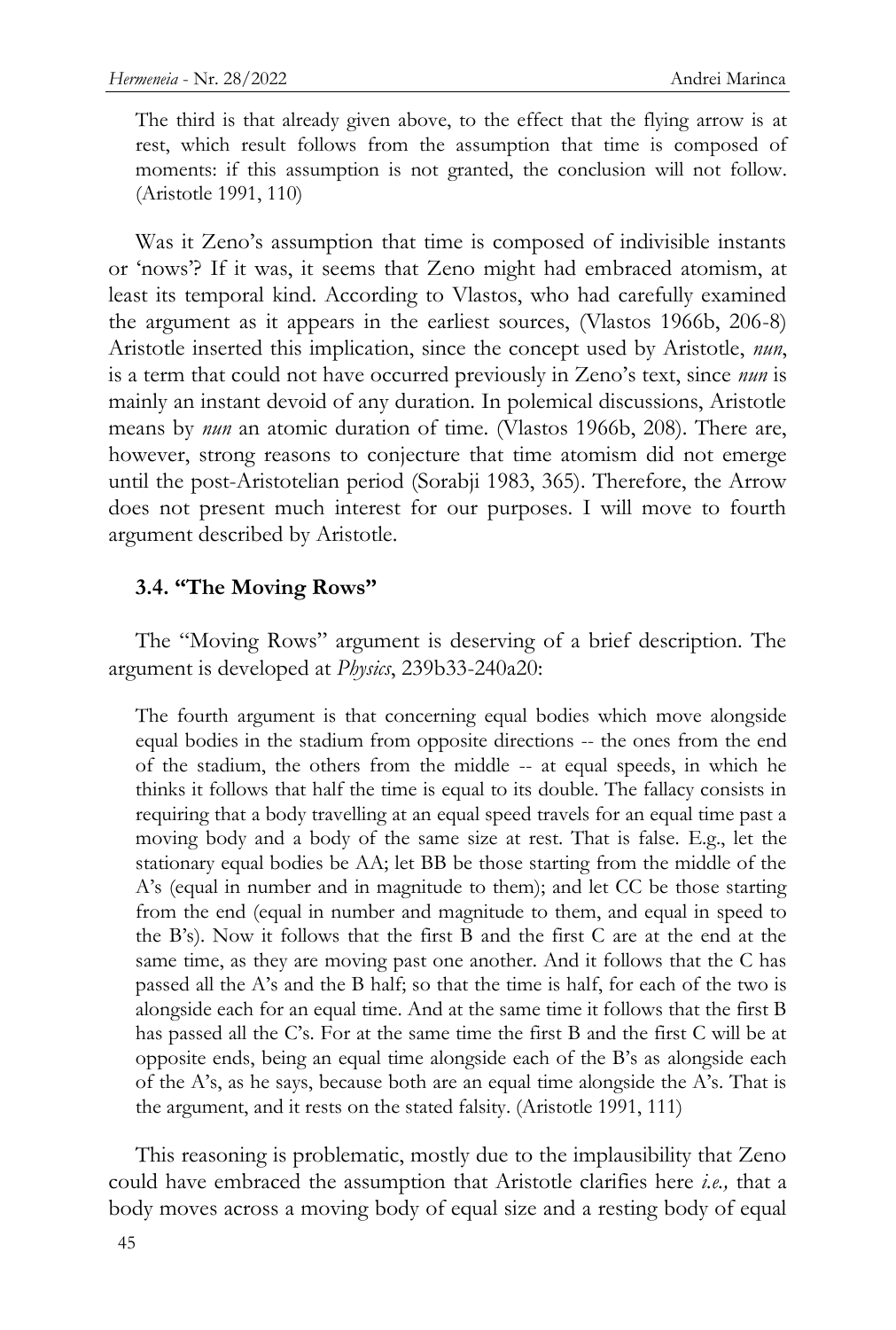size in the same amount of time (Ross 1936, 81). Some modern commentators, *pace* Tannery, had denied that the argument was originally pointed against indivisibles (Furley 1967, 73-4; Sorabji 1983, 331-2).

# **3.5. The Paradoxes of Plurality**

Another set of arguments exerts a powerful influence on the first atomists *i.e.,* the three paradoxes of plurality that aim at showing the contradictions of the pluralistic positions. The first is preserved in Simplicius' commentary on the *Physics* in a fragmentary and garbled shape. As reconstructed, the argument has two parts: the pluralist claims that there are many things: either each thing will be so small as to lack size, either it will be so large as to be of unlimited size (Simplicius 2011, 50). Hermann Fränkel reconstructed the logical order of the argument (Fränkel 1942, 15). According to Frankel, the first premise of the argument is that each object from the plurality will have no magnitude, since each object has to bear to properties of unity, identity to itself and indivisibility. On this ground, it is impossible for the objects to have any magnitude since extension would imply having parts. Consequently, lack of parts translates into having a magnitude less than zero. Here comes along an existential claim: only what has magnitude is existent. Thus, a plurality would be composed of nonexistent objects, which is absurd. Simplicius readily explains why Zeno links existence with magnitude: if an object lacking magnitude were added to another object, it would be safe to affirm that it does not add anything to the latter, since it has its initial magnitude preserved. Moreover, if the same object is subtracted from the object having a magnitude, that object will have the same size as before.

An easy way out of this conundrum would be to admit that objects have magnitude. At this moment, the second horn of the dilemma is introduced: if objects have magnitude, it has to be an infinite one. Since magnitude or extension carries the property of divisibility, any object will have parts. The parts themselves, in order to be distinct, will have magnitudes. Since Zeno rejects the idea of finite divisibility, an object will be composed of an infinity of parts, each having size. Hence, the object will be of infinite magnitude. As in the first part of the argument, magnitude plays as a kind of principle of individuation: without it, two objects or the parts of the same object would be indistinguishable.

According to Vlastos, Zeno's fallacy resides in assuming that the "sum of an infinite number of terms, each of which has finite size, is infinitely large" (Vlastos 1961, 170). This mistake was corrected by Aristotle by positing infinite convergent series.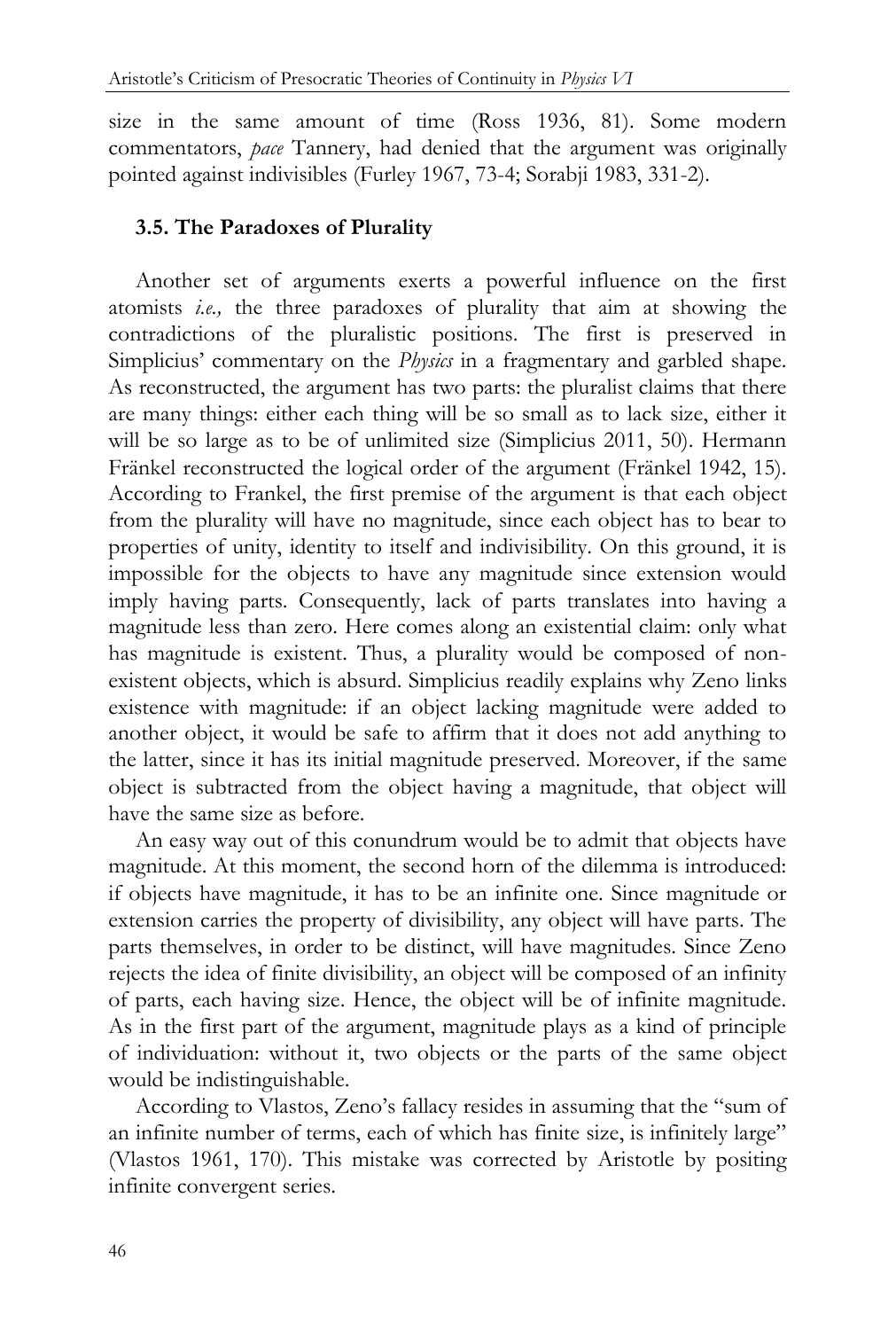It is certain that Zeno"s dilemma confronted later thinkers with the need of developing ways of responding to the argument. Democritus put fourth indivisibles as a way of countering Zeno"s principle of infinite divisibility, while Aristotle proposed his famous distinction between potential and actual infinite (Furley 1967, 77). In what follows I will discuss Aristotle"s contribution to this specific topic.

## **4. Aristotle's Criticism of Atomism**

According to Fred D. Miller Jr., Aristotle"s natural philosophy rests on two fundamental principles. The first principle is the isomorphism thesis: all kinds of magnitude share an identical core structure; the other one is the irreducibility thesis: the structure of any continuous magnitude is irreducible to a more fundamental structure (Miller 1982, 88). Consequently, Aristotle denies the possibility of indivisible elements of time, space, and motion.

Aristotle attacked the atomistic thesis in various places of his work, but most especially in *Physics* VI and *On generation and corruption*. The object of Aristotle"s criticism were extensionless atoms, similar to mathematical points, although he was aware of the kind of atomism which espouses atoms of different sizes and shapes, as he points out in *Metaphysics*, A, 4, 985b4-22.

Book V of the *Physics* provide the basic definitions of continuity, contiguity, and succession. Both the definitions of a continuous and a contiguous thing rest on the explanation of what succession is. Therefore, in *Physics*, V, 3, 227a1-7, succession entails that "a thing is in succession when it is after the beginning in position or in form or in some other respect in which it is definitely so regarded, and when further there is nothing of the same kind as itself between it and that to which it is in succession, e. g. a line or lines if it is a line, a unit or units if it is a unit, a house if it is a house (there is nothing to prevent something of a different kind being between)" (Aristotle 1991, 85).

Therefore, a thing is in succession to another if and only if they form a series in which nothing of the same kind comes between them (although something of a different kind can breach the continuity without breaking the succession). Yet, as Helen Lang highlights, succession is the "weakest condition for the formation of a series" (Lang 1992, 50). It is important for Aristotle to establish strong enough conditions for the formation of series with regards to his views on motion and his critique of previous accounts of motion.

According to Lang, Aristotle wants to refute at once two opposite theses regarding natural motion: the thesis belonging to the atomists, who posit an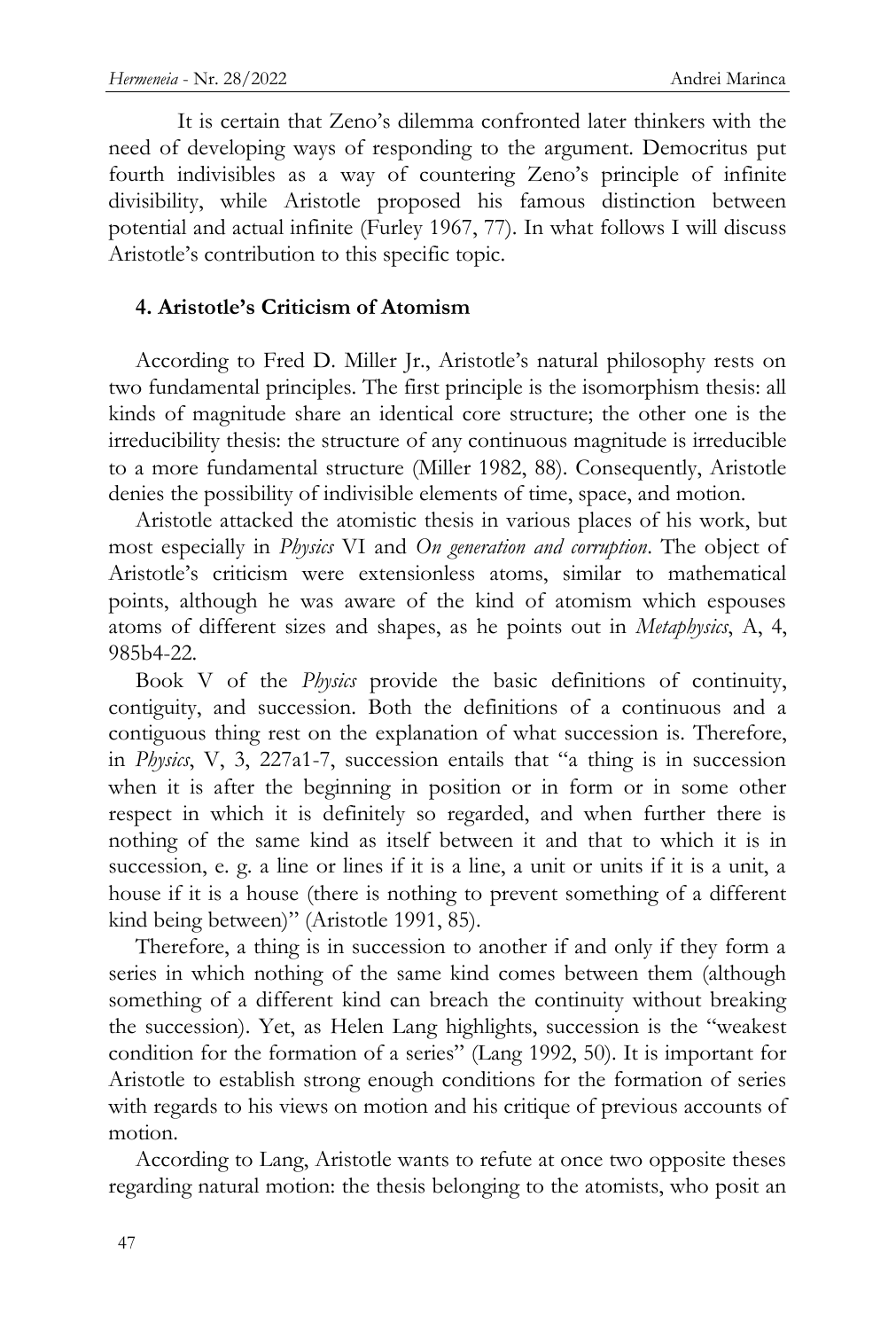infinity of moved movers that interact one with another but barely form a unified whole or series, and Plato's thesis that reduces all motion to the motion of the soul (Lang 1992, 50). Therefore, in addition to succession, Aristotle posits two other conditions required for a series, contiguity and continuity. Aristotle asserts, in *Physics*, V, 3, 227a8-12, that "a thing that is in succession and touches is contiguous," while "the continuous is a subdivision of the contiguous: things are called continuous when the touching limits of each become one and the same and are, as the word implies, contained in the other" (Aristotle 1991, 85).

Aristotle"s reflection on continuity and contiguity are not strictly related to the problem of motion touched on in Book VII of *Physics*. The same definitions bear significant weight in the attack on indivisibilism from Book VI. That section of the *Physics* from 231a18-231a28 starts with a recapitulation of the previous definitions and an indication of their role in refuting atomism: "nothing that is continuous can be composed of indivisibles: e. g. a line cannot be composed of points, the line being continuous and the point indivisible" (Aristotle 1991, 94).

Aristotle"s contention rests on the absence of any extremities in the case of indivisible. In this context, an entity that is continuous or contiguous to another needs to possess parts or extremities distinct from itself. Aristotle"s example is that of mathematical points, that cannot compose a line since, being extensionless, cannot enter into a relation of continuity or contiguity with one another. Indivisible points are part-less, therefore they cannot touch or be together in the same place throughout their extremities (*Phys*ics, VI, 1, 231a2-30), and thus cannot compose a magnitude. For Aristotle, there are three modalities of something touching or being in contact with another: 1) whole through whole; 2) part through part; and 3) part through whole. Indivisibles can only touch in the third modality, and therefore cannot compose a continuum, which has spatially distributed parts (*Physics*, VI, 1, 231b1-5).

Points also fail the condition of succession, according to Aristotle. For example, in the case of points and temporal instants, there will always be intertwined a line or a temporal interval – a line in the case of points, time in the case of instants (*Physics*, VI, 1, 231b7-9). However, I think that Aristotle"s contention doesn"t hold much ground. Aristotle thinks that indivisibles cannot constitute a continuum since they do not accomplish the general condition of succession – that two things are in succession whenever they come one after another without an intervening thing of the same kind.

Now, on Aristotle"s account, between two points there is always a line that breaks off the condition of succession. Yet inasmuch the line is of a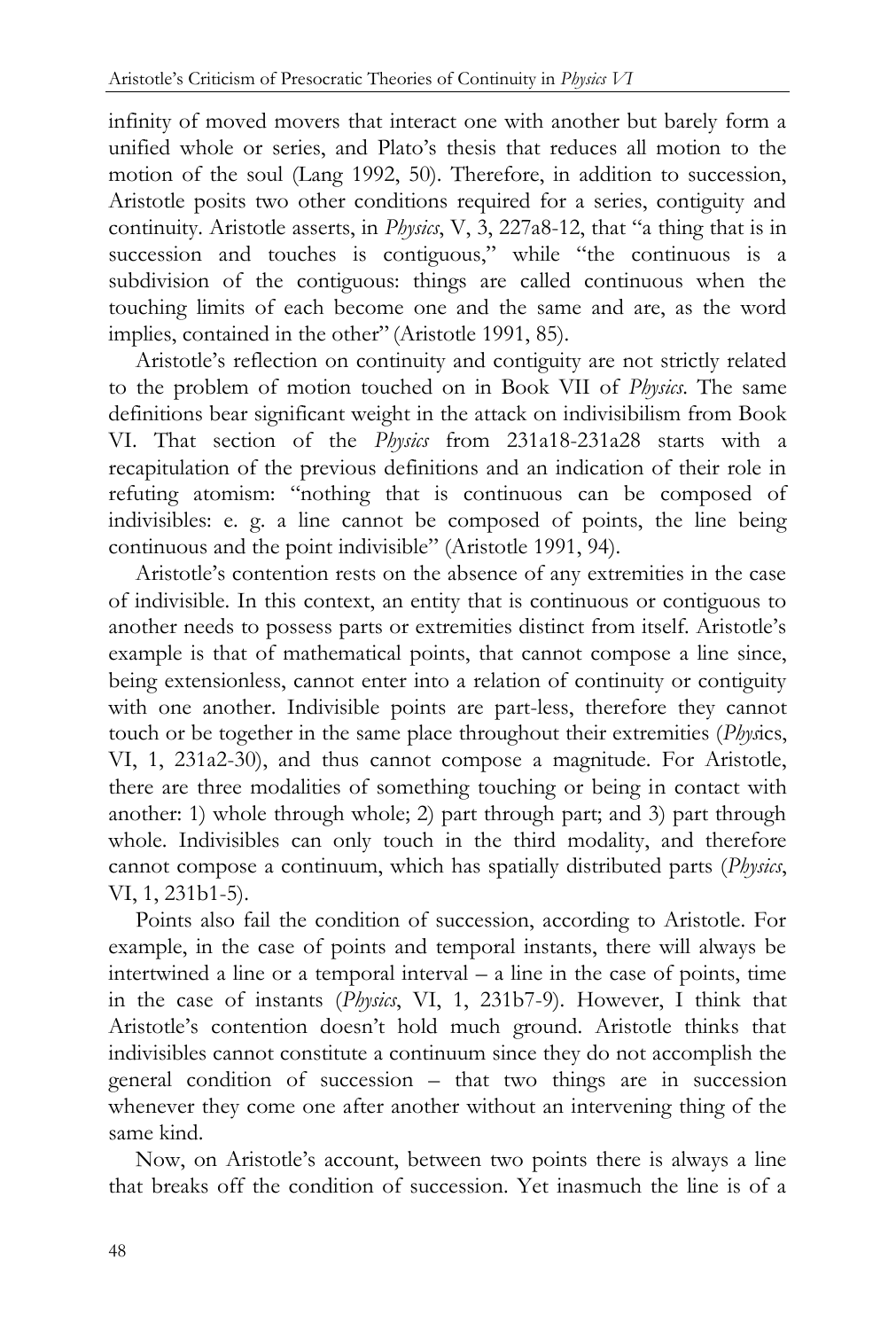different kind than the point, why should we think that an intervening line makes succession between two points impossible, since Aristotle asserts that "there is nothing to prevent something of a different kind being between" (Aristotle 1991, 85). On this reading, it is possible that a point succeeds another even if there is an intermediary line between them.

On the other hand, if Aristotle would try to sustain his argument and say that two points cannot be in succession because the line that mediates between the two is of the same kind as them, this move would generate another contradiction. It would force him to acknowledge what he tried to reject in the first place *i.e.,* that lines are not composed of indivisibles and are generically different from points. The same line of argument applies to the relation between instants and time, bearing in mind that Aristotle rejected the possibility of time being composed of instants.

Other arguments, concerning the divisibility of motion, were as influential as the previous one and gave birth to a whole literature of problems in Antiquity and the Middle Ages. For instance, the argument from 231b20-232a1-10 sets the stage for a series of arguments regarding the isomorphic structure of magnitude, time, and motion. If one mobile passes over a magnitude composed of three indivisibles, then the motion by which it passes over has to be composed of three indivisible sub-motions – otherwise, a motion that is divisible in an indefinite number of parts would divide the indivisibles of the said magnitude into lesser parts, which is against the atomist's thesis. The difficulty rises out of the fact that at every time of the motion, the mobile is necessarily being moved. Yet it cannot be in the process of starting to move and to already have moved simultaneously, since that would entail that motion is not comprised of movements, but of "movings" (*kinema*). Therefore, it is impossible that motions take place in this jerk-like manner or that magnitudes are indivisible (Murdoch 1984, 47-8; Sorabji 1983, 365-6).

Some of Aristotle"s arguments tried to disprove indivisibilism by demonstrating to continuous structure of measure. In this category falls, for example, the argument implying two mobiles from the beginning of *Physics* VI, 2, 232a25-232b1-20. There a faster and a slower mobile are opposed: the faster mobile covers a certain distance in less time than the slower mobile; by the time the slow mobile crosses the finish point, the faster mobile already reaches in the same amount of time a further point. This argument establishes that mobiles with different speeds will divide space in different segments and in considerably different time spans (Murdoch 1984, 48-9). The argument suggests that a magnitude composed of three indivisibles, traversed by mobiles with varying speeds in different time spans, would be divided in less than three indivisible parts.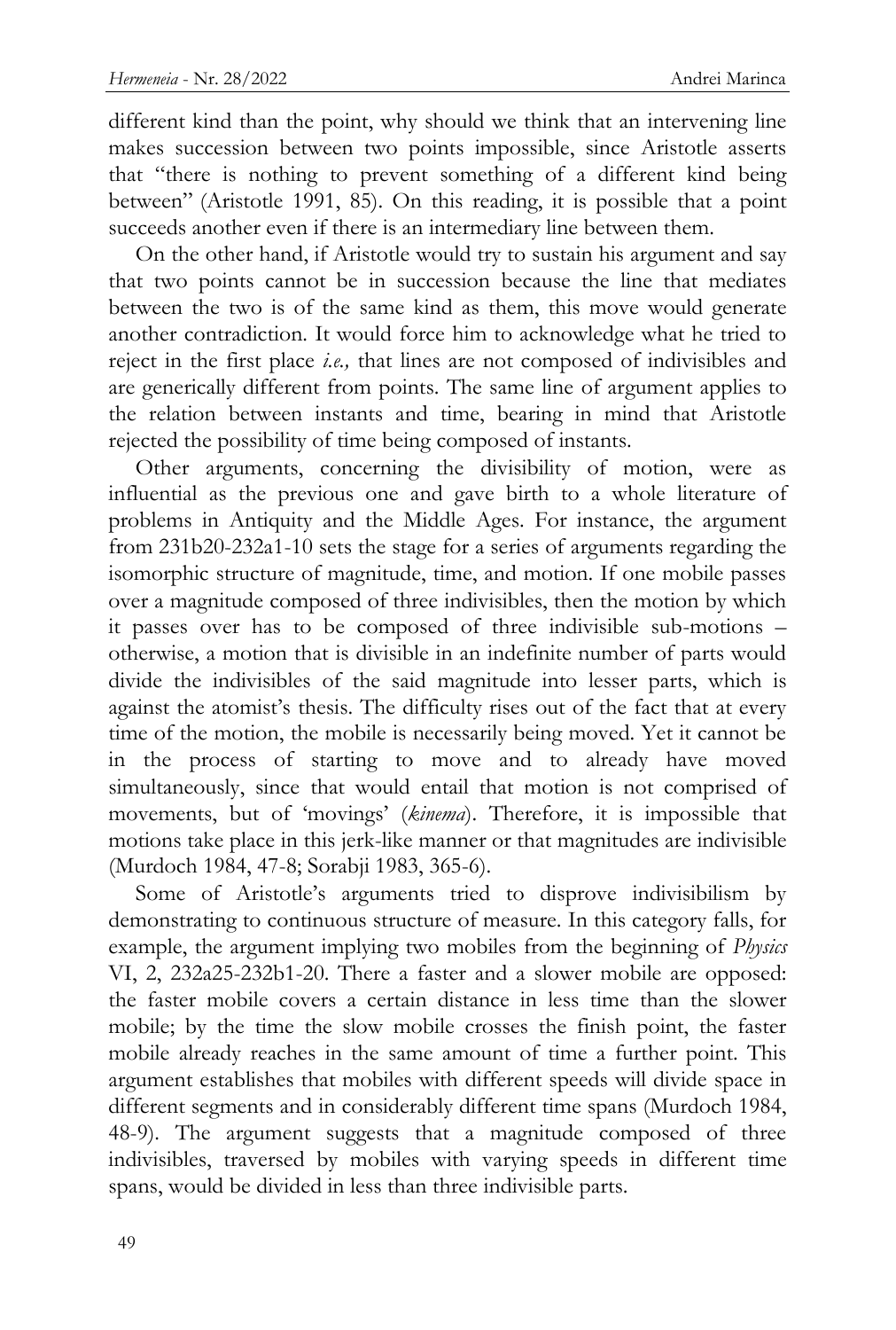# **5. Conclusion**

To recapitulate, the origins of the pre-modern debates on continuity and atomism are to be traced in the distant background of classical Greek philosophy. I therefore provided a brief sketch of the physical atomism of Democritus, based on the testimonies of Aristotle and later authors, such as Simplicius, taking into account the reconstructions articulated by modern scholars (especially Furley, Sorabji, and Vlastos). Since Aristotle himself thought the atomistic theory to be a reaction to the doctrines of monism and immobility of being professed by the Eleatic school, his explanation was adopted and developed by modern scholars of ancient philosophy. I therefore provided in my account a description of Zeno"s paradoxes of motion and of his arguments against plurality, as they are rehearsed in the Aristotelian texts and in Simplicius' works. These paradoxes are an important development in the history of debates concerning the continuum, all the more because Aristotle redescribed them so as to fit his own understanding of the issues regarding infinity and continuity. The central piece of Aristotle"s criticism is Book VI of his *Physics*, where he lays out some original arguments against atomism. Rendered carefully and consulting their modern interpretations, these arguments can be reconstructed, and one can even make their eventual shortcomings more noticeable. Regardless of their potentially problematic aspects, these arguments had an enduring career in Antiquity and the Middle Ages becoming part of virtually any anti-atomist's stock of arguments. Their force determined Epicurus to reform Democritus' atomism as to make it resilient to the attacks inspired by Aristotle"s criticism.

# **References**

- Aristotle. 1991. *The Complete Works of Aristotle*, translated by Jonathan Barnes, Princeton: Princeton University Press.
- Barnes, Jonathan. 1999. *The Presocratic Philosophers*, London-New-York: Routledge.
- Diels, Hermann Alexander, and Kranz, Walther, eds. 1903. *Die Fragmente der Vorsokratiker*, Berlin: Weidmannsche Buchhandlung.
- Fränkel, Hermann. 1942. "Zeno of Elea"s Attacks on Plurality". *The American Journal of Philology* 63/2: 1-25, 193-206.
- Furley, David J. 1967. *Two Studies In The Greek Atomists*. New Jersey: Princeton University Press.
- Kirk, Geoffrey Stephen, and Raven, John Earle. 1957. *The Presocratic philosophers: a Critical history with a selection of texts*, Cambridge: Cambridge University Press.
- Kirk, Geoffrey Stephen, Raven, John Earle, and Schofield, Malcolm. 1984. *The Presocratic Philosophers: a Critical History with a selection of texts*, 2nd edition, Cambridge: Cambridge University Press.